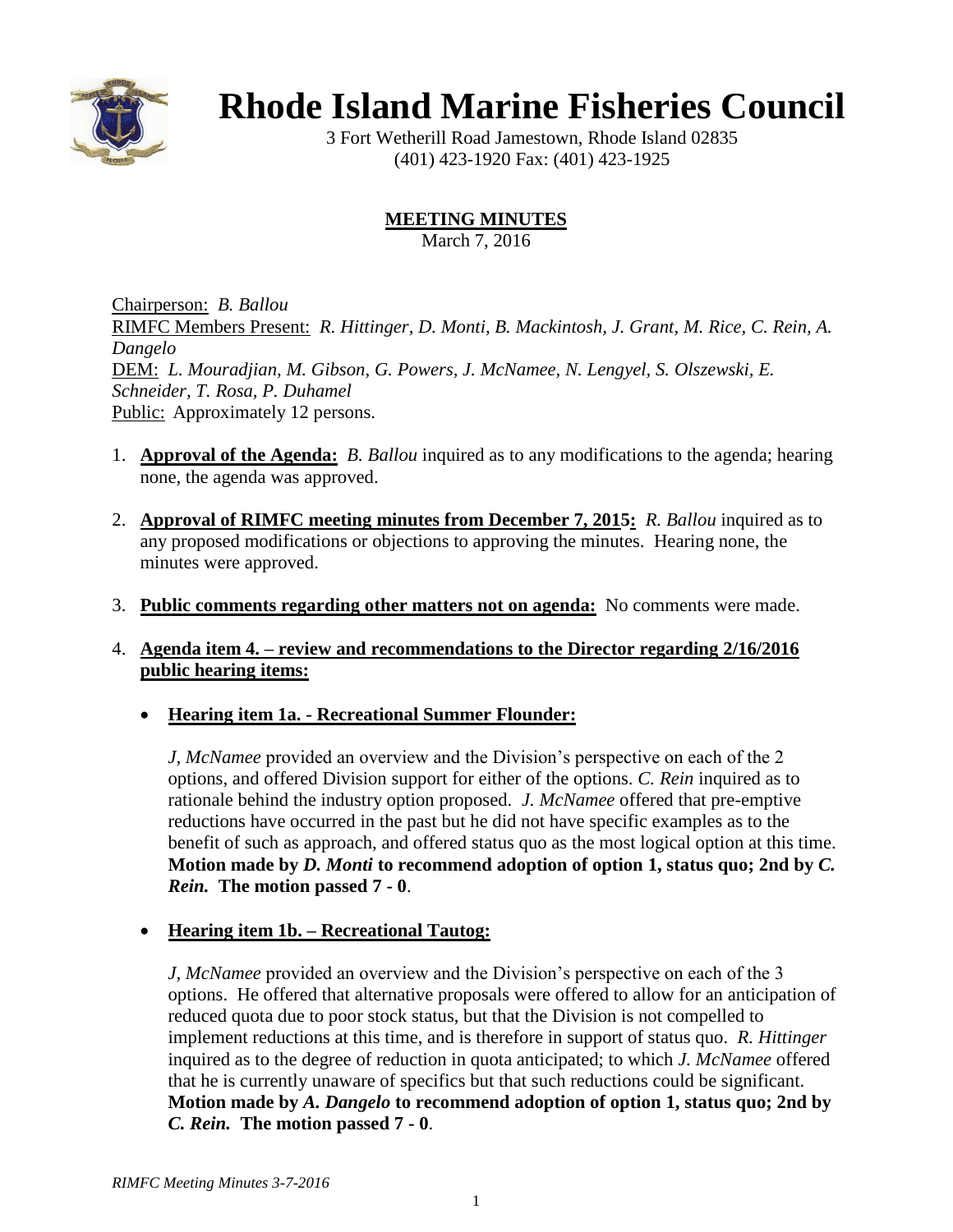### **Hearing item 1c. – Commercial Tautog:**

*J. McNamee* offered a summary of the options, and offered Division support for any of the options. Regarding option 3, he offered concern for the proposed reduction in quota in the early sub-period, but offered that it was workable for the Division to manage. *C. Rein* inquired as to the potential biological impacts with option 3, to which *J. McNamee* replied that he didn't believe that such a impacts would be significant, and that impacts to different user groups could potentially be significant. *R. Hittinger* stated that he thought that a positive biological impact could result by allowing for more fish to remain in the water in the spring while spawning; to which *J. McNamee* replied that any such positive impacts would be minimal due to the low catch rates during this sub-period. J. Grant offered that support for option 3 was mainly supported by commercial rod and reel fishermen, as this user group is least active in the spring and most active in the fall. He therefore offered that the user group most active in the spring, namely gillnetters and otter trawlers would be negatively impacted with reduced quota during this sub-period. He offered support for additional quota in the fall, but that option 3 was also risky in terms of catching the entire quota. *B. Mackintosh* offered that any shortening of the spring season will result in higher discards, and was therefore not in support of this option. **Motion made by** *B. Macintosh* **to recommend adoption of option 1, status quo; 2nd by** *C. Rein.* Al Eagles offered support for status quo as a commercial pot fisherman. **The motion passed 8 – 0**.

### **Hearing item 1d. – Recreational Scup:**

*J. McNamee* offered Division support for status quo. He offered that any uncaught fish resulting from the high quota available results in stability of the fishery. *R. Hittinger* offered support for equal possession limits for each sub-period as a simpler approach; to which J. McNamee replied that such a change would not be possible for 2016. **Motion made by** *D. Monti* **to recommend adoption of option 1, status quo; 2nd by** *A. Dangelo.*  **The motion passed 8 – 0**.

#### **Hearing item 1e. - Recreational Black Sea Bass:**

*J. McNamee* provided a summary of the options. He offered support for any of the options proposed as in compliance with ASMFC. He offered details regarding the 3-state option, and that Connecticut could not at this time accommodate this option. He offered that a 2-state option with NY, which offers the same parameters as the 3-state option, is now being discussed. *B. Ballou* provided additional details regarding the other states and how their decisions could impact RI. He offered that due to uncertainties with these other states, the Council should consider a primary and alternative recommendation. **Motion made by** *R. Hittinger* **to recommend adoption of a 2-state option if available, which would be the same as the 3-state option proposed; or a secondary preference of a modified version of option 5, which would be a modified LOA program of 2 fish from 8/1 – 8/31; and 5 fish from**  $9/1 - 12/31$ **;**  $2<sup>nd</sup>$  **by** *M. Rice. D. Monti* **inquired as to** potential impacts to RI P/C boats, to which *A. Dangelo* replied that more fish in the fall is the most important but that more fish in the spring is desirable as well. *J. McNamee* offered that he would have to look into different variations if such were proposed. Charlie NAME offered that more fish is desirable in July and August when school kids are active, rather than in the fall when other species are available. F. Blount offered that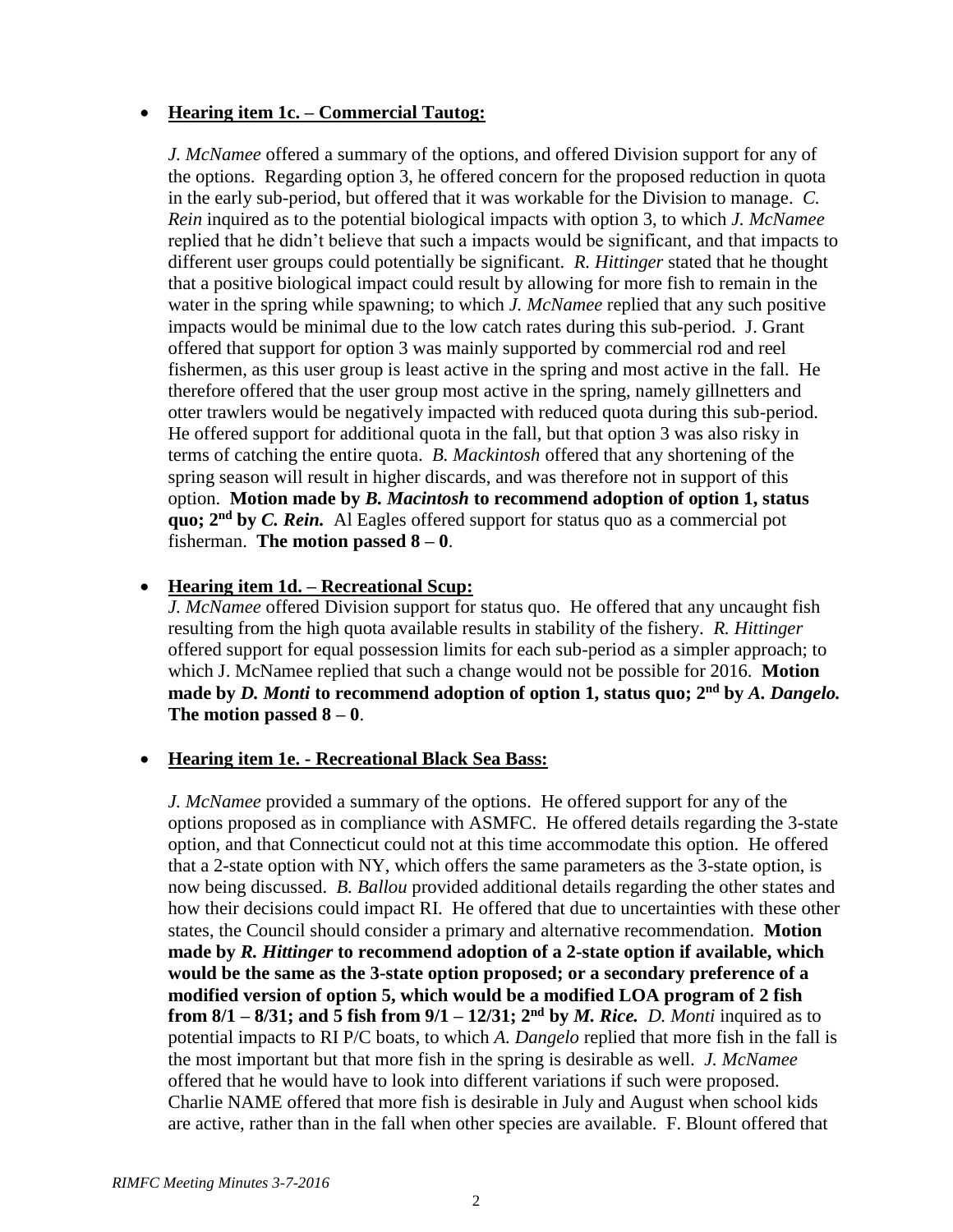any LOA program should involve the federal closure period, which could possibly then allow for an earlier opening. *J. McNamee* offered caution with looking into additional proposals at this time. Discussion ensued regarding the possibility of developing and considering additional options. *J. Grant* inquired as to waiting until such time that other states decided on their programs, to which *J. McNamee* replied that regulations need to be filed sooner so as to provide final regulations for charter boats and to include in DFW educational materials. Discussion ensued that the LOA program was an optional program, which would provide flexibility to eh P/C boats. **The motion passed 8 – 0**.

#### **Hearing Item 1f. – Coastal Sharks:**

*E. Schneider* provided a summary of the 2-part proposal. *J. McNamee* offered support for language proposed. For the  $1<sup>st</sup>$  part regarding establishment of a mechanism to receive and manage state quota for Smoothhound Sharks, a **motion was made by** *D.*  Monti to recommend adoption of the proposed language as proposed;  $2<sup>nd</sup>$  by  $M$ . *Rice*. Regarding the 2<sup>nd</sup> part regarding the establishment of a framework for the 2016 Commercial Aggregated Large Coastal Sharks and Hammerhead Sharks Species Groups Fishery to maintain consistency with ASMFC possession limit for Aggregated Large Coastal Sharks and Hammerhead Sharks species groups a **motion was made by** *D.*  **Monti to recommend adoption of the proposed language as proposed; 2nd by** *B. Macintosh*. **The motion passed 8 – 0.** 

### **Hearing Item 1g. – Skate:**

o **Recreational Skate:** *J. McNamee* offered that the proposal in meant to close a loophole where a large amount of skate could be caught and identified as recreational catch. He offered that # of fish is probably best for a recreational fishery, but that the Division was comfortable with either unit. **Motion made by**  *A. Dangelo* **to recommend adoption of a possession limit of 240 fish/vsl/day; 2 nd by R. Hittinger***.* F. Blount offered that a per person possession limit was more appropriate. **Motion amended by** *A. Dangelo* **to recommend adoption of a possession limit of 10 fish/person/day; 2nd by** *R. Hittinger.* **The motion passed 5 – 0 (***J. Grant* **opposed;** *B. Macintosh* **recused)**. *J. Grant* offered that his opposition was based on that 10 fish may not be adequate for a recreational fisherman wishing to catch bait for his pots, and that there was no federal mandate requiring such a reduction.

### o **Commercial Skate Wing fishery:**

- **Clarification of definition:** *J. McNamee* offered Division support for the language as proposed. **Motion made by** *D. Monti* **to recommend adoption of the language as proposed;**  $2^{nd}$  by  $R$ . Hittinger. The motion passed  $6 - 0$ **(***B. Macintosh* **recused)**.
- **Establish commercial sub-periods and possession limits:** *J. McNamee* offered Division support for either of the options proposed. *J. Grant* inquired as to the rationale to the proposal; to which *M. Gibson* replied that while no specific mandate is in place, state law encourages regulations that complement federal FMP's, and also that the Mag-Stevenson Act allows for the Sec. of Commerce to intervene in state waters fisheries if regulations are inconsistent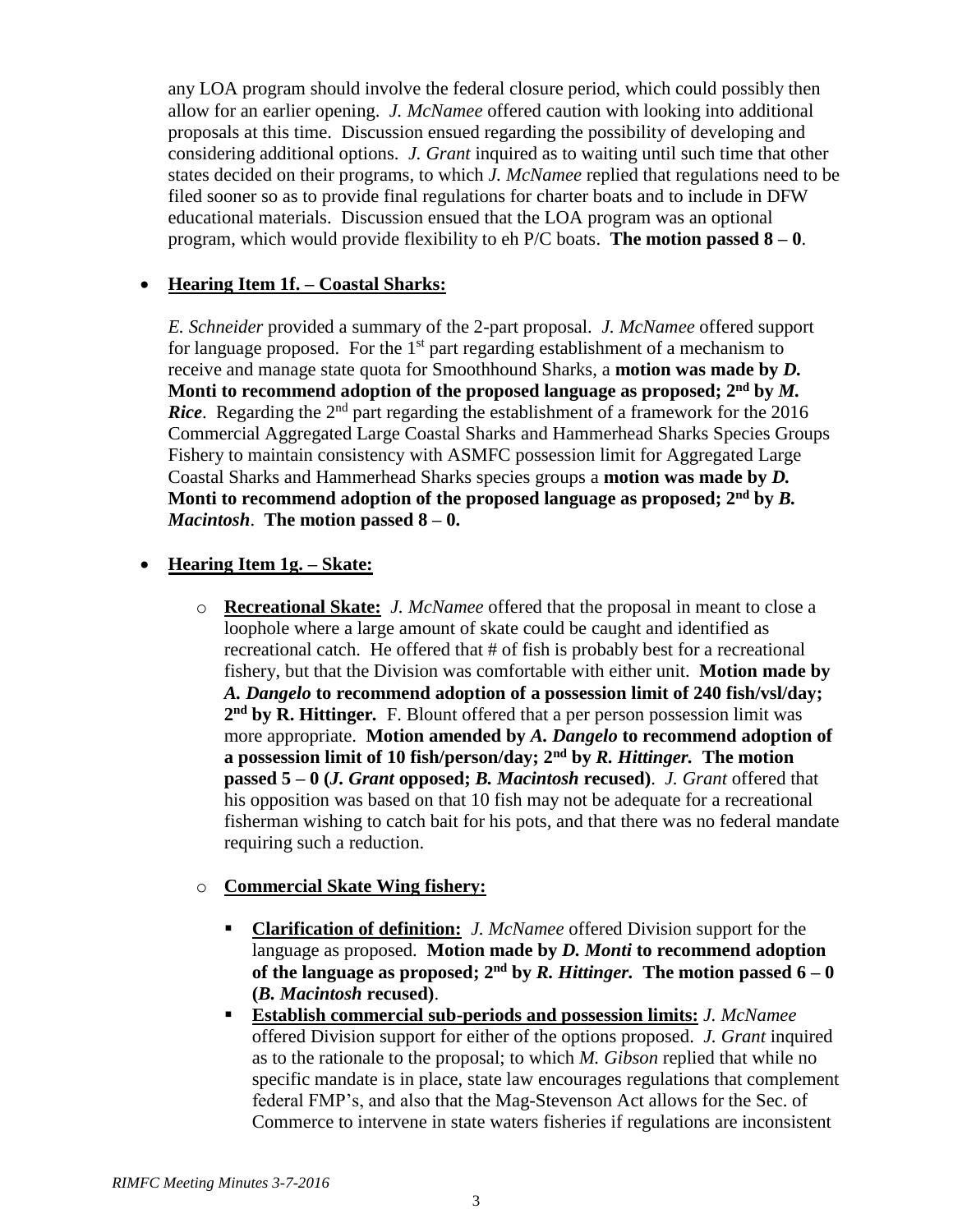with an FMP. He offered that correspondence from the NE Council had been received in the past encouraging compliance without a specific mandate. He offered that such was not the case for this matter. *J. McNamee* offered that the proposal allows for RI state waters fishermen to not have to drop to 500 lbs/day once the TAL is reached, and therefore provides for better access to the fish by RI fishermen. He offered that he does not perceive any negative biological impacts from the aggregate program proposed. *E. Schneider* offered that due to reduced quota, a closure during the early sub-period is most likely, and that such closure currently negatively impacts RI fishermen, and the industry proposal is designed to alleviate this as RI fishermen would not be subject to the federal conditions. **Motion made by** *C. Rein* **to recommend adoption of the aggregate program proposed by industry; 2nd by** *A. Dangelo. G. Duckworth* offered that the proposal is significant for RI fishermen in that the fishery can close in spring before RI fishermen have an opportunity to fish due to TAL being reached by federal fishermen, and that when the bycatch limit is imposed it results in significant increase in discards. *P. Duckworth* offered that aggregate program provides for conservation in that the weekly possession limit is based on the lower of the 2 sub-period possession limits, and also that the proposal was crafted to benefit RI fishermen. Discussion ensued concerning ability for federal boats to drop their federal permit and opt in to the proposed aggregate program, thereby negating any benefits for RI boats; to which P. Duckworth replied that the language was crafted to prevent this. *B. Mackintosh* (recused - from the audience) offered that the proposal could result in increased effort from multivessel owners, and as such the catch needs to be monitored closely. **The motion passed 6 – 0 (***B. Macintosh* **recused)**.

#### o **Commercial Skate Bait fishery:**

- **Clarification of definition:** *J. McNamee* offered Division support for the language as proposed. **Motion made by** *D. Monti* **to recommend adoption**  of the language as proposed;  $2<sup>nd</sup>$  by *M. Rice.* The motion passed  $6-0$  *(B.*) *Macintosh* **recused)**.
- **Establish maximum length:** *R. Hittinger* inquired as to the need for a maximum length, to which *J. McNamee* replied that such is needed due to the similarities in appearance of Winter and Little Skate, and that the proposal helps to assure that only Little Skate is used in the bait fishery. **Motion made by** *D. Monti* **to recommend adoption of the maximum length as proposed; 2nd by** *A. Dangelo.* **The motion passed 6 – 0 (***B. Macintosh* **recused)**.
- **Establish commercial sub-periods and possession limits: Motion made by**   $\overline{D}$ . *Monti* to recommend adoption of the program as proposed;  $2<sup>nd</sup>$  by  $\overline{A}$ . *Dangelo.* **The motion passed 6 – 0 (***B. Macintosh* **recused)**.
- **Hearing Item 1h. – General editing of Finfish regulations:**

**Motion made by** *D. Monti* **to recommend adoption of the changes as proposed; 2nd by** *C. Rein.* **The motion passed 7 – 0**.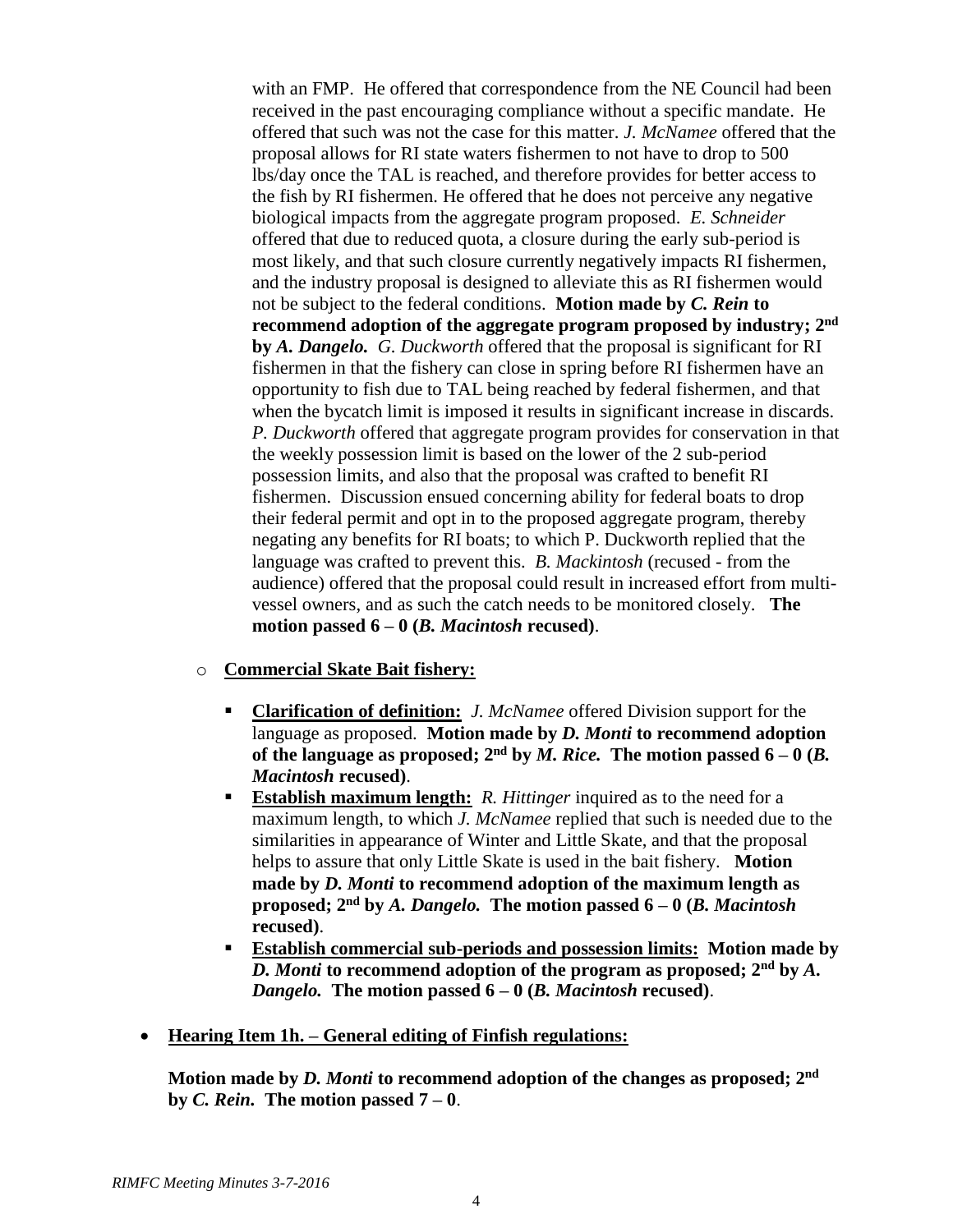# **Hearing Item 2a. – Recreational Striped bass:**

*J. McNamee* offered Division support for status quo and that it is currently the only ASMFC compliant option, as no other options were reviewed by their technical committee. **Motion made by** *A. Dangelo* **to recommend adoption of option 1, status quo;**  $2<sup>nd</sup>$  **by** *M. Rice***.** The motion passed  $7 - 0$ .

# **Hearing Item 2b. – Commercial Striped Bass General Category:**

*J. Grant* offered that there were 41 comments in support of status quo and 60 comments in support of an earlier start date (not specific to industry option 1 or 2). *R. Hittinger* offered that the proposed earlier start date is a common proposal favored by bay fishermen to allow them better access to the fish before they begin to leave the bay. *J. McNamee* offered Division support for either status quo or industry option 1 as shown; and also offered that the Division would not support industry option 2 due to the small fall quota being difficult to manage. *D. Monti* inquired as to the percentages of bay and offshore fishermen, or the amount of fish caught in the bay or coastal waters; to which *J. McNamee* replied there is no such data. *J. Grant* inquired as to price variations relative to the start of the open season in Massachusetts. **Motion made by** *B. Macintosh* **to recommend adoption of industry option 1 (earlier opening date; no change is subperiod allocations); 2nd by** *D. Monti.* Public comment was made that bay fishermen need better access to the fish and the earlier opening date provides for this opportunity. Additional comment was provided supporting the current opening date as the most equitable opening date that was provided from the Striped Bass advisory panel. *M. McGiveney* offered support from the RI Shellfisherman's Assoc. and as a member of the RI Seafood Collaborative as a means by which to provide fish to the market at an earlier date. *A. Dangelo* asked if a date between the 2 dates proposed is possible. **Amended motion by** *A. Dangelo* **to modify the opening date to May 29th; 2nd by** *M. Rice***. The motion passed 6 – 1 (***D. Monti* **opposed).**

### **Hearing Item 2c. – Commercial Striped Bass Floating Fish Traps:**

*J. McNamee* offered Division support for status quo. **Motion made by** *M. Rice* **to recommend adoption of option 1, status quo; 2nd by** *A. Dangelo.* **The motion passed 6 – 1 (***J. Grant* **recused).**

### **Hearing Item 2d. – Commercial Striped Bass Tags:**

*N. Lengyel* provided the rationale behind the language presented. *J. McNamee* offered Division support for the language as presented. **Motion made by** *C. Rein* **to recommend adoption of language as re-written based on comments from DLE; 2nd by** *A. Dangelo.* **The motion passed 7 - 0.**

### **Hearing Item 2e. – Striped Bass Fin-clipping provision:**

*J. McNamee* offered Division support for options 3 or 4 as presented, and that the Division of Enforcement is also in support these options. **Motion made by** *B. Macintosh* **to recommend adoption of option 4; 2nd by** *A. Dangelo.*Discussion ensued concerning clipping of the fish by a recreational fisherman and then being released; to